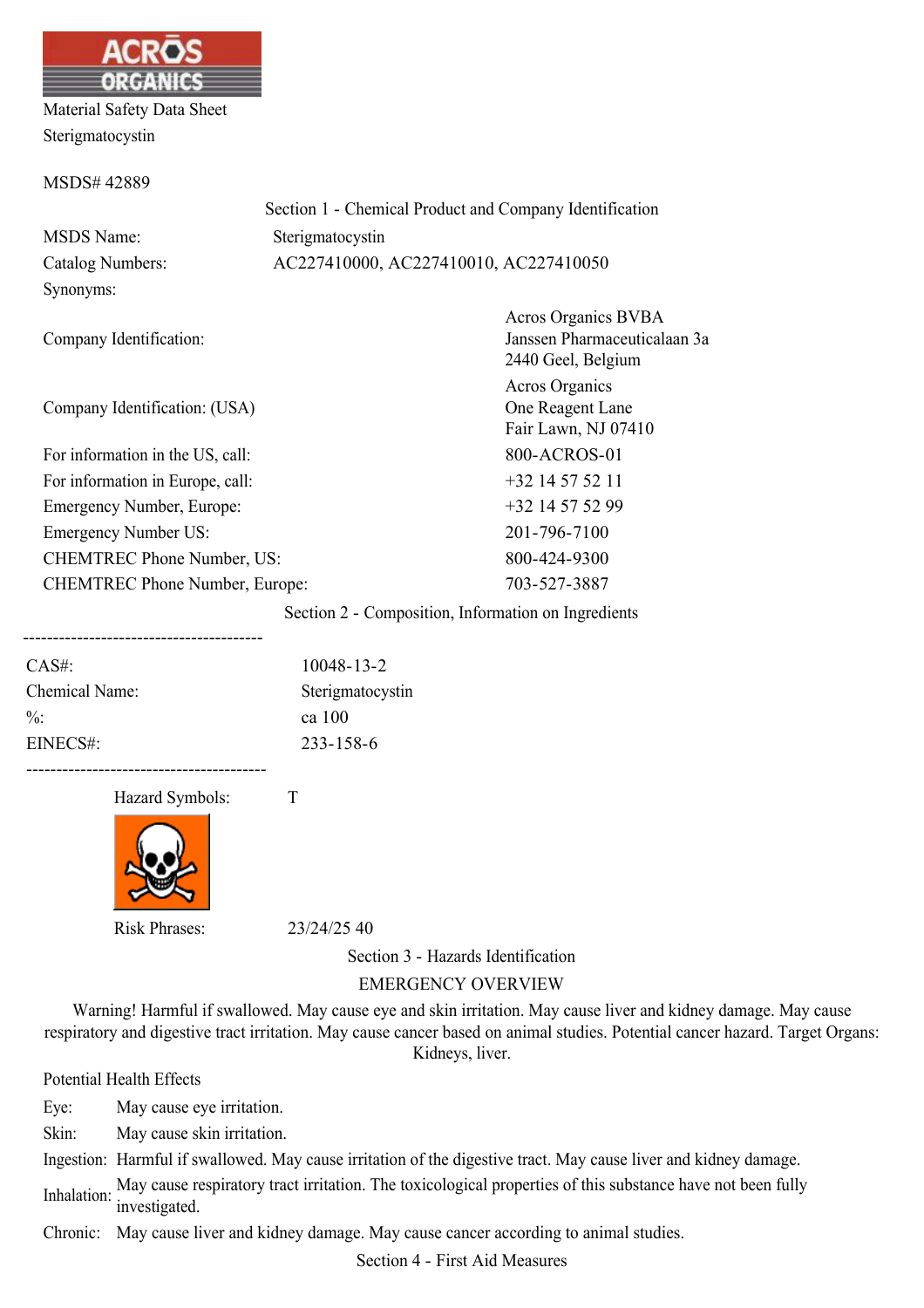| Eyes:                   | Flush eyes with plenty of water for at least 15 minutes, occasionally lifting the upper and lower eyelids. Get<br>medical aid.                                                                                                                               |  |  |  |
|-------------------------|--------------------------------------------------------------------------------------------------------------------------------------------------------------------------------------------------------------------------------------------------------------|--|--|--|
| Skin:                   | Get medical aid. Flush skin with plenty of water for at least 15 minutes while removing contaminated<br>clothing and shoes. Wash clothing before reuse.                                                                                                      |  |  |  |
| Ingestion:              | Get medical aid. Do NOT induce vomiting. If conscious and alert, rinse mouth and drink 2-4 cupfuls of<br>milk or water.                                                                                                                                      |  |  |  |
| Inhalation:             | Remove from exposure and move to fresh air immediately. If not breathing, give artificial respiration. If<br>breathing is difficult, give oxygen. Get medical aid.                                                                                           |  |  |  |
| Notes to<br>Physician:  |                                                                                                                                                                                                                                                              |  |  |  |
|                         | Section 5 - Fire Fighting Measures                                                                                                                                                                                                                           |  |  |  |
| General<br>Information: | As in any fire, wear a self-contained breathing apparatus in pressure-demand, MSHA/NIOSH<br>(approved or equivalent), and full protective gear. During a fire, irritating and highly toxic gases may be<br>generated by thermal decomposition or combustion. |  |  |  |
| Extinguishing<br>Media: | Use agent most appropriate to extinguish fire. Use water spray, dry chemical, carbon dioxide, or<br>appropriate foam.                                                                                                                                        |  |  |  |
| Temperature:            | Autoignition Not applicable.                                                                                                                                                                                                                                 |  |  |  |
|                         | Flash Point: Not applicable.                                                                                                                                                                                                                                 |  |  |  |
| Lower:                  | Explosion Limits: Not available                                                                                                                                                                                                                              |  |  |  |
| Upper:                  | Explosion Limits: Not available                                                                                                                                                                                                                              |  |  |  |
|                         | NFPA Rating: health: 2; flammability: 0; instability: 0;                                                                                                                                                                                                     |  |  |  |
|                         | Section 6 - Accidental Release Measures                                                                                                                                                                                                                      |  |  |  |
| General<br>Information: | Use proper personal protective equipment as indicated in Section 8.                                                                                                                                                                                          |  |  |  |
| Spills/Leaks:           | Vacuum or sweep up material and place into a suitable disposal container. Clean up spills immediately,<br>observing precautions in the Protective Equipment section. Avoid generating dusty conditions. Provide<br>ventilation.                              |  |  |  |
|                         | Section 7 - Handling and Storage                                                                                                                                                                                                                             |  |  |  |
|                         | Handling: Wash thoroughly after handling. Use with adequate ventilation. Minimize dust generation and accumulation. Avoid contact with eyes, skin, and clothing. Keep container tightly closed. Avoid ingestion and inhalation                               |  |  |  |
|                         | Storage: Store in a tightly closed container. Store in a cool, dry, well-ventilated area away from incompatible substances.                                                                                                                                  |  |  |  |
|                         | Section 8 - Exposure Controls, Personal Protection                                                                                                                                                                                                           |  |  |  |
|                         |                                                                                                                                                                                                                                                              |  |  |  |

| Chemical Name    | ACGIH        | NIOSH        | IOSHA - Final PELs! |
|------------------|--------------|--------------|---------------------|
| Sterigmatocystin | Inone listed | Inone listed | Inone listed        |

# OSHA Vacated PELs: Sterigmatocystin: None listed

## Engineering Controls:

Facilities storing or utilizing this material should be equipped with an eyewash facility and a safety shower. Use adequate ventilation to keep airborne concentrations low.

Exposure Limits

Personal Protective Equipment

| Eyes: | Wear appropriate protective eyeglasses or chemical safety goggles as described by OSHA's eye and face<br>protection regulations in 29 CFR 1910.133 or European Standard EN166. |
|-------|--------------------------------------------------------------------------------------------------------------------------------------------------------------------------------|
|-------|--------------------------------------------------------------------------------------------------------------------------------------------------------------------------------|

Skin: Wear appropriate protective gloves to prevent skin exposure.

Clothing: Wear appropriate protective clothing to prevent skin exposure.

Respirators: A respiratory protection program that meets OSHA's 29 CFR 1910.134 and ANSI Z88.2 requirements or European Standard EN 149 must be followed whenever workplace conditions warrant respirator use.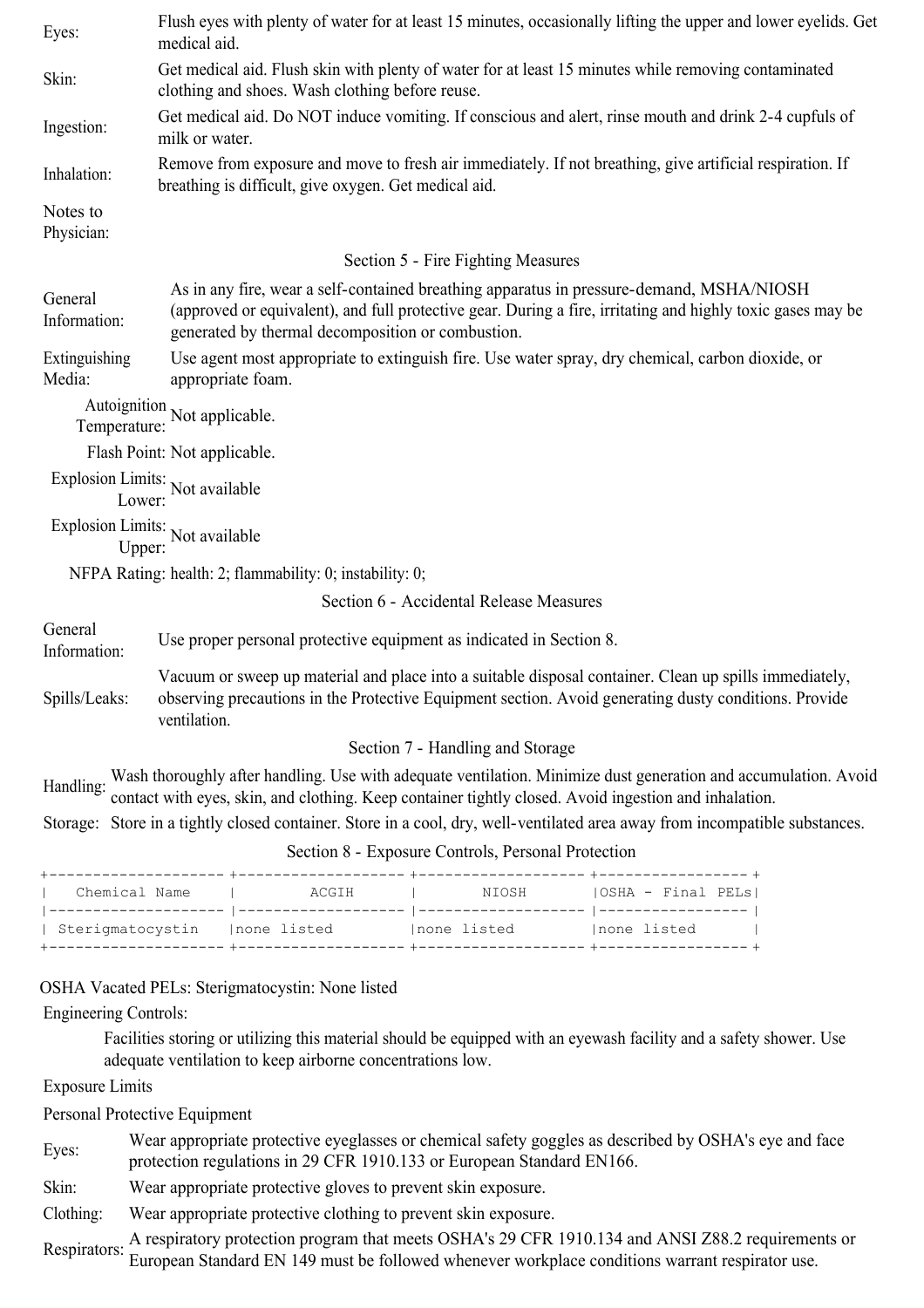|                                           |                                                                                           | Section 9 - Physical and Chemical Properties                                                     |  |
|-------------------------------------------|-------------------------------------------------------------------------------------------|--------------------------------------------------------------------------------------------------|--|
|                                           |                                                                                           | Physical State: Crystals                                                                         |  |
|                                           |                                                                                           | Color: yellow crystalline powder                                                                 |  |
|                                           |                                                                                           | Odor: Not available                                                                              |  |
|                                           |                                                                                           | pH: Not available                                                                                |  |
|                                           |                                                                                           | Vapor Pressure: Not available                                                                    |  |
|                                           |                                                                                           | Vapor Density: Not available                                                                     |  |
|                                           |                                                                                           | Evaporation Rate: Not available                                                                  |  |
|                                           |                                                                                           | Viscosity: Not available                                                                         |  |
|                                           |                                                                                           | <b>Boiling Point: Decomposes</b>                                                                 |  |
|                                           |                                                                                           | Freezing/Melting Point: 240 - 246 deg C                                                          |  |
|                                           |                                                                                           |                                                                                                  |  |
|                                           |                                                                                           | <b>Decomposition Temperature:</b>                                                                |  |
|                                           |                                                                                           | Solubility in water: Insoluble                                                                   |  |
|                                           |                                                                                           | Specific Gravity/Density:                                                                        |  |
|                                           |                                                                                           | Molecular Formula: C18H12O6                                                                      |  |
|                                           |                                                                                           | Molecular Weight: 324.28                                                                         |  |
|                                           |                                                                                           | Section 10 - Stability and Reactivity                                                            |  |
| Chemical Stability:                       |                                                                                           | Stable at room temperature in closed containers under normal storage and handling<br>conditions. |  |
| Conditions to Avoid:                      |                                                                                           | Incompatible materials, dust generation, excess heat.                                            |  |
| Incompatibilities with Other<br>Materials |                                                                                           | Not available                                                                                    |  |
| Hazardous Decomposition<br>Products       |                                                                                           | Carbon monoxide, carbon monoxide, carbon dioxide.                                                |  |
| Hazardous Polymerization                  |                                                                                           | Has not been reported.                                                                           |  |
|                                           |                                                                                           | Section 11 - Toxicological Information                                                           |  |
| RTECS#:                                   |                                                                                           | CAS# 10048-13-2: LV1750000                                                                       |  |
|                                           | <b>RTECS:</b>                                                                             |                                                                                                  |  |
| LD50/LC50:                                | <b>CAS# 10048-13-2:</b> Oral, mouse: LD50 = >800 mg/kg;<br>Oral, rat: $LD50 = 120$ mg/kg; |                                                                                                  |  |
| Carcinogenicity:                          | Sterigmatocystin - California: carcinogen, initial date 4/1/88 IARC: Group 2B carcinogen  |                                                                                                  |  |
| Other:                                    |                                                                                           | See actual entry in RTECS for complete information.                                              |  |
|                                           |                                                                                           | Section 12 - Ecological Information                                                              |  |
| Not available                             |                                                                                           |                                                                                                  |  |
|                                           |                                                                                           | Section 13 - Disposal Considerations                                                             |  |
|                                           |                                                                                           | Dispose of in a manner consistent with federal, state, and local regulations.                    |  |
|                                           |                                                                                           | Section 14 - Transport Information                                                               |  |
| <b>US DOT</b>                             |                                                                                           |                                                                                                  |  |
| Hazard Class:                             |                                                                                           | Shipping Name: Please contact Fisher Scientific for shipping information                         |  |
| <b>UN Number:</b><br>Packing Group:       |                                                                                           |                                                                                                  |  |
| Canada TDG                                |                                                                                           |                                                                                                  |  |
| Shipping Name: Not available              |                                                                                           |                                                                                                  |  |
| Hazard Class:                             |                                                                                           |                                                                                                  |  |
| <b>UN Number:</b>                         |                                                                                           |                                                                                                  |  |
| Packing Group:                            |                                                                                           |                                                                                                  |  |
|                                           |                                                                                           |                                                                                                  |  |